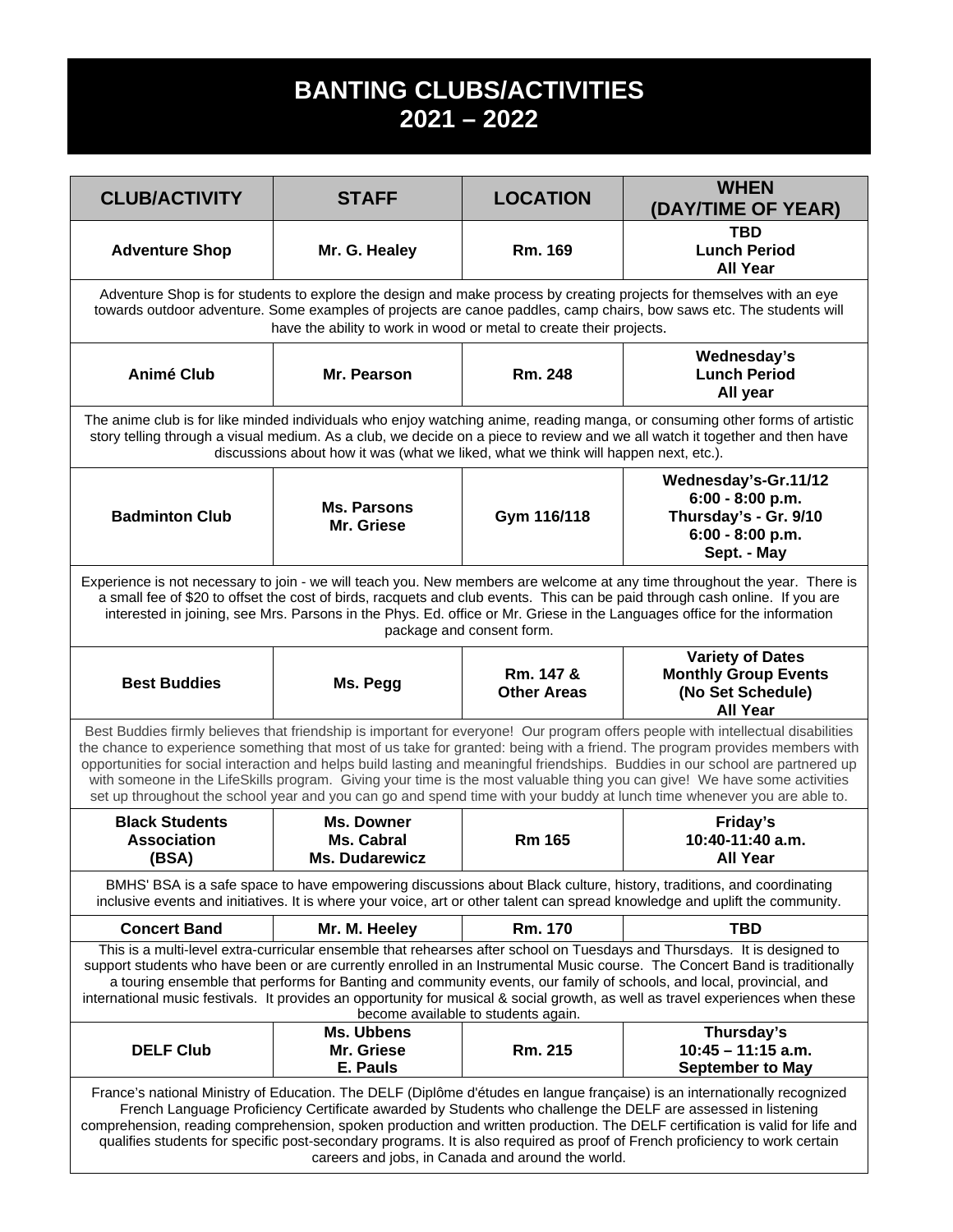| <b>Drama/Improv Club</b>                                                                                                                                                                                                                                                                                                                                                                                                                                                                                                                                                                                                                                                                                                                      | <b>Ms. Olsen-Pimentel</b><br>Ms. Robertson                                | Rm. 207     | Tuesday's<br>11:00 a.m.<br><b>All Year</b>                                          |  |  |  |  |
|-----------------------------------------------------------------------------------------------------------------------------------------------------------------------------------------------------------------------------------------------------------------------------------------------------------------------------------------------------------------------------------------------------------------------------------------------------------------------------------------------------------------------------------------------------------------------------------------------------------------------------------------------------------------------------------------------------------------------------------------------|---------------------------------------------------------------------------|-------------|-------------------------------------------------------------------------------------|--|--|--|--|
| We meet on and off at lunch throughout the year when we want to put a show together to present to the community.                                                                                                                                                                                                                                                                                                                                                                                                                                                                                                                                                                                                                              |                                                                           |             |                                                                                     |  |  |  |  |
| <b>Equity Team</b>                                                                                                                                                                                                                                                                                                                                                                                                                                                                                                                                                                                                                                                                                                                            | <b>Ms. Downer</b><br><b>Ms. Dudarewicz</b><br>Ms. Cabral                  | Rm. 221     | Thursday's<br>10:40-11:40 a.m.                                                      |  |  |  |  |
| BMHS' Equity Team is dedicated to celebrating the diversity of our community, raising awareness, and creating an inclusive<br>school. The team is made up of enthusiastic students and staff who meet regularly to plan initiatives.                                                                                                                                                                                                                                                                                                                                                                                                                                                                                                          |                                                                           |             |                                                                                     |  |  |  |  |
| <b>Senior Drama Club</b>                                                                                                                                                                                                                                                                                                                                                                                                                                                                                                                                                                                                                                                                                                                      | L. Olsen-Pimentel                                                         | Rm. 207     | <b>Wednesday's &amp; Friday's</b><br>11:00 a.m.                                     |  |  |  |  |
|                                                                                                                                                                                                                                                                                                                                                                                                                                                                                                                                                                                                                                                                                                                                               | We are currently working on a play that we hope to showcase in the Spring |             |                                                                                     |  |  |  |  |
| Envirothon                                                                                                                                                                                                                                                                                                                                                                                                                                                                                                                                                                                                                                                                                                                                    | Mr. Meadley<br>Ms. Siska                                                  | Rm. 115     | Sessions run at lunch<br>(regularly Wednesday's) and<br>Friday's after school       |  |  |  |  |
| Gets students outdoors, to experience nature firsthand and hands on! A unique team competition that challenges participants<br>to learn more about the natural world around them. Local conservation organizations partner to provide students with<br>interactive field trips and workshops. Understand forests, soils, wildlife, aquatic ecosystems, and special topic for 2022<br>ecosystem restoration. Examine human impact on all of the things we value in nature. Develop critical thinking, problem<br>solving, teamwork and communication skills. Ontario Envirothon builds environmental awareness and leadership among<br>participants, enabling them to make informed, responsible decisions that benefit the earth and society. |                                                                           |             |                                                                                     |  |  |  |  |
| <b>Fine Arts Council</b>                                                                                                                                                                                                                                                                                                                                                                                                                                                                                                                                                                                                                                                                                                                      | Mr. Johnson<br>Ms. B. Jackson                                             | Rm. 152     | <b>TBD</b><br><b>Lunch Period</b><br>March, April, May                              |  |  |  |  |
| The Fine Arts Council is a group of students and staff who are dedicated to the Arts at Banting. We endeavour to showcase<br>the talents of the Banting community on Fine Arts Night, which traditionally runs in mid-May. Visual Arts, Dance, Music,<br>Cosmetology, etc. are put on display for the community at large.                                                                                                                                                                                                                                                                                                                                                                                                                     |                                                                           |             |                                                                                     |  |  |  |  |
| <b>Gender &amp; Sexuality</b><br><b>Alliance</b>                                                                                                                                                                                                                                                                                                                                                                                                                                                                                                                                                                                                                                                                                              | Mr. Pearson                                                               | Rm. 248     | <b>Variety of Days Announced</b><br><b>Lunch or After School</b><br><b>All Year</b> |  |  |  |  |
| The Gender and Sexuality Alliance meets a safe social place for all students, with an emphasis on TSLGBTQ students. The<br>older, alternative name is the Gay Straight Alliance, which reminds us that the club is not just for TSLGBTQ students, but also<br>an alliance of all students. We try to educate ourselves and others, while having a good time watching shows and blogs and<br>movies. We traditionally meet after school, but we often alternate meeting dates. The GSA will resume after the March Break.                                                                                                                                                                                                                      |                                                                           |             |                                                                                     |  |  |  |  |
| <b>Intramurals</b>                                                                                                                                                                                                                                                                                                                                                                                                                                                                                                                                                                                                                                                                                                                            | Mr. G. Geier                                                              | Gym 116/118 | Tues., Wed., Thurs.<br>$10:45 - 11:35$ a.m.<br><b>All Year</b>                      |  |  |  |  |
| Students can join in on the fun and stay active during lunch. Currently, volleyball intramurals are running, and it has been a<br>great success! The next intramural activity will be coming soon, so stay tuned to Banting Instagram, the intramural bulletin<br>board and listen for announcements                                                                                                                                                                                                                                                                                                                                                                                                                                          |                                                                           |             |                                                                                     |  |  |  |  |
| <b>Glee Club</b>                                                                                                                                                                                                                                                                                                                                                                                                                                                                                                                                                                                                                                                                                                                              | Mr. M. Heeley                                                             | Rm. 170     | Monday's & Wednesday's<br><b>After School</b><br><b>TBD</b>                         |  |  |  |  |
| Glee is a muti-level choir that rehearses after school on Mondays and Wednesdays after school. It is designed to support<br>students in Vocal Music courses, but is open to any student with an interest in singing. Glee is an ensemble that performs at<br>school and community events, for our family of schools, and competes in local, provincial, and international music festivals. It<br>provides an opportunity for musical and social growth, as well as travel experiences when these become available to students<br>again.                                                                                                                                                                                                       |                                                                           |             |                                                                                     |  |  |  |  |
| <b>Knitting &amp; Sewing Club</b>                                                                                                                                                                                                                                                                                                                                                                                                                                                                                                                                                                                                                                                                                                             | <b>Ms. Storms</b>                                                         | Rm. 145     | Tuesday's & Thursday's<br>Second half of lunch                                      |  |  |  |  |
| Come in Tuesday & Thursday, second half of lunch to room 145 to learn textile arts. You can knit or crochet a hat or scarf,<br>quilt a placemat, applique a pillow top, learn to cross stitch a bookmark, or sew a hair scrunchie. There will be an opportunity<br>to earn volunteer hours if you want to make scarves and hats for Out of the Cold Alliston once you learn the skill.                                                                                                                                                                                                                                                                                                                                                        |                                                                           |             |                                                                                     |  |  |  |  |